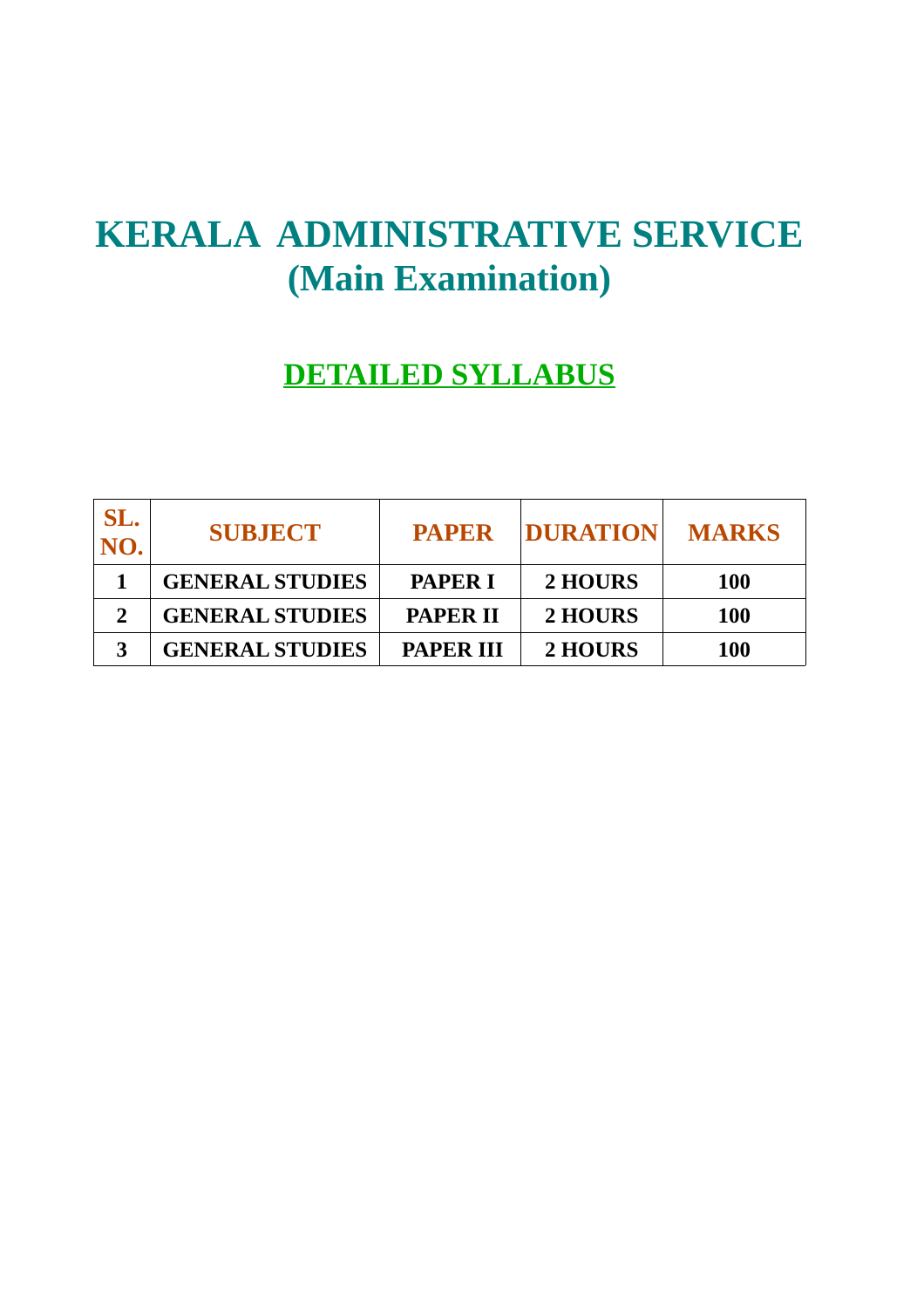### **GENERAL STUDIES**

## **PAPER -I**

 **Maximum Marks:100 Duration :2 Hours**

### **(A) History (India and Kerala)**

### **1)Ancient and Medieval Period** :-

(i) Salient features and major landmarks of ancient and medieval India (ii) Art, culture, literature and Architecutre (iii) Major Dynasties, their administrative system, social, religious and economic conditions prominent movements

### **2) Modern Period** :-

(i) Modern Indian History (from the  $18<sup>th</sup>$  century upto the present) significant events, personalities and issues (ii) India – Struggle for independence (iii) Social and religious reform movements in the  $19<sup>th</sup>$ and  $20<sup>th</sup>$  century (iv) India after Independence, Post independent consolidation and reorganisation (v) Independent India and her neighbours.

### **3) Kerala History (from 18th century)**:-

(i) Pre-Independence socio-political movements. Formation of Kerala State, Political parties, movements, Governments, Landmark legislations and policies.

### **(B) History of the World (from mid 18th century)**

(i) Industrial revolution (ii) World wars (iii) Redrawal of National boundaries (iv) Colonialisation and decolonialisation, (v) Globalisation (vi) Communism, Capitalism, Socialism – their forms and effects in society.

### **(C) Cultural Heritage of Kerala:**

1) Cultural Heritage of Kerala Art Forms, literature, sculpture, architecture, salient features of society 2) Kerala Tribal culture, Pilgrimage, Tourist places, Folk Culture, Cinema, Theatre 3) History and evolution of Malayalam language and literature.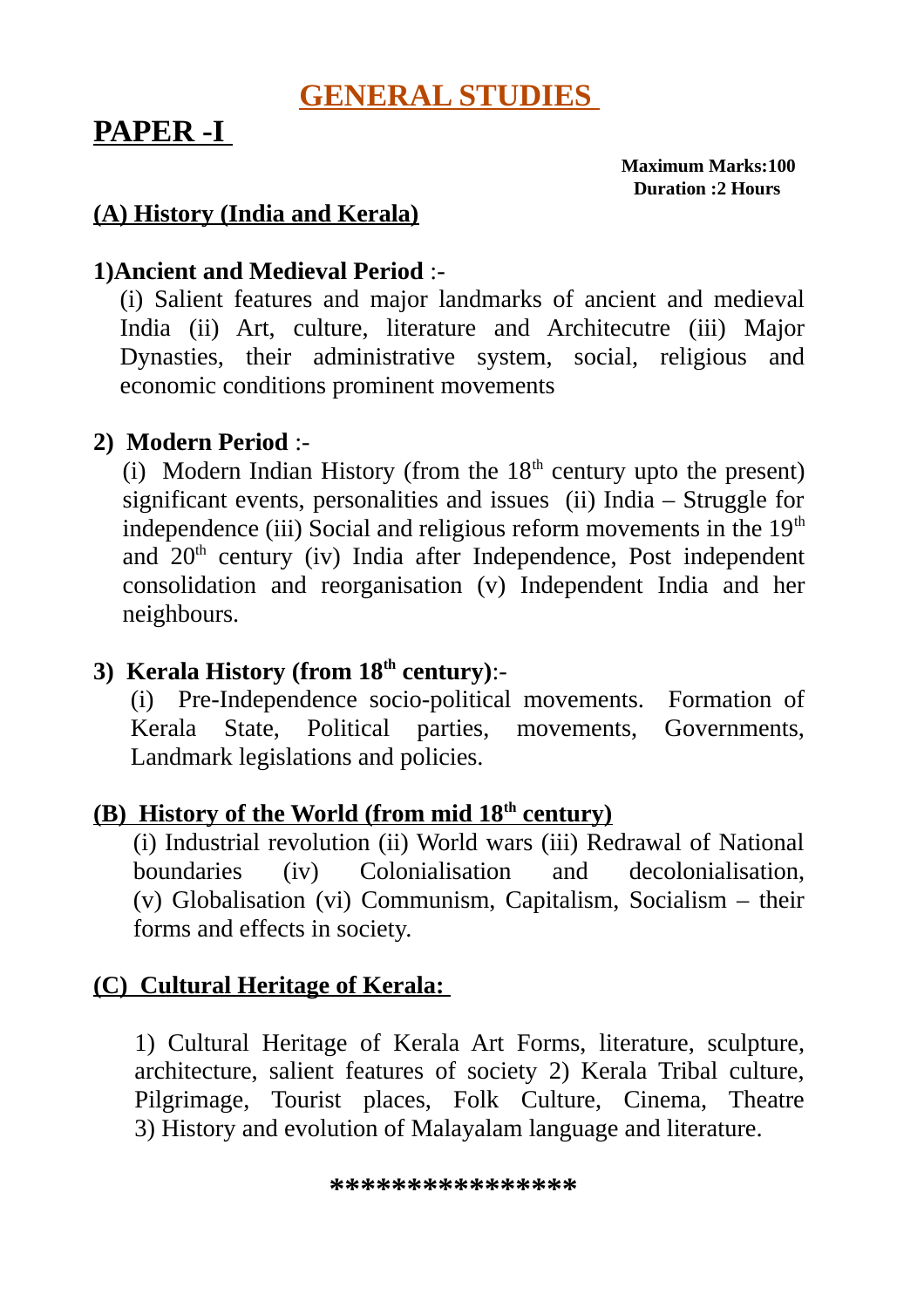### **GENERAL STUDIES**

### **PAPER -II**

 **Maximum Marks:100 Duration :2 Hours**

### **(A) Indian Constitution, Public Administration, Political System, Governance, Social Justice and International Relations**

1) Indian Constitution and its salient features 2) Functions and Responsibilities of the Union and the States, Parliament and State Legislatures – structure, function, power and privilages. Issues and challenges pertaining to Federal Structure – Devolution of Power and Finances upto local levels and challenges therein 3) Constitutional Authorities – Powers, Functions and Responsibilities 4) Panchayati Raj, Public Policy and Governance, Impact of L.P.G on Governance 5) Statutory, Regulatory and Quasi judicial bodies 6) Rights Issues (Human rights, Women rights, SC/ST rights, Child rights, etc.), Important Acts 7) India's Foreign Policy, International Organisations, International Treaties and Forums, their structure and mandate 8) Judiciary in India – Structure and functions, important provisions relating to Emergency and Constitutional amendments, Judicial review, Public Interest Litigation, Land Revenue Laws 9) Fundamental rights, fundamental duties and Directive Principles 10) Principles of Administrative Law.

#### **(B) Science and Technology**

1) Science and Technology: Nature and scope of Science and Technology, Relevance of S&T, National policy on S&T and innovations, Basics of everyday science, Human body, Public Health and Community Medicine, Food and Nutrition, Health Care.

 Institutes and Organization in India promoting integration of S&T and Innovation, their activities and contributions, Contribution of Prominent Indian Scientists.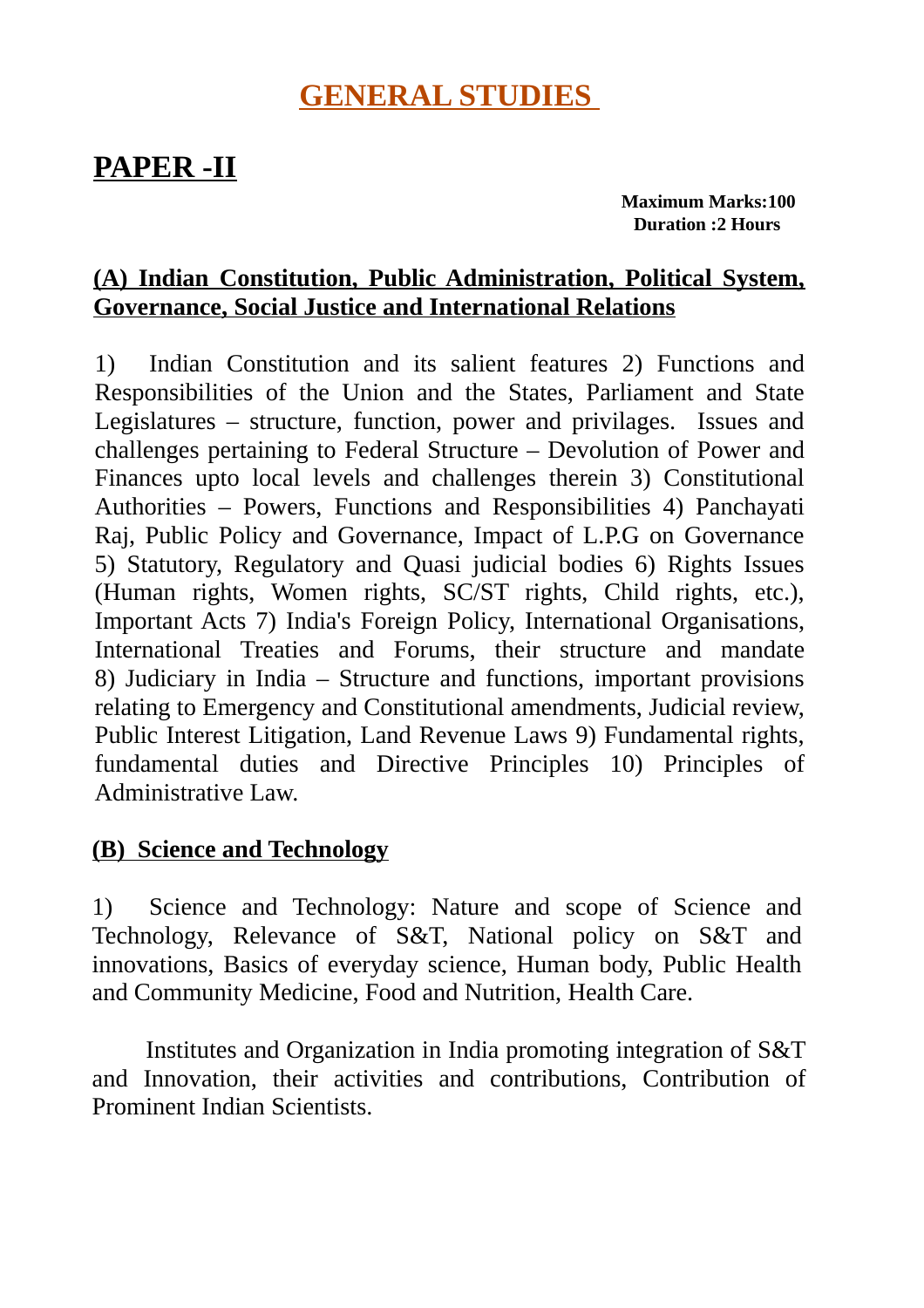2) ICT : Nature and Scope of ICT, ICT in day today life, ICT and industry, ICT and Governance – various Government schemes promoting use of ICT, e-Governance Programmes and Services, Netiquettes, Cyber Security concerns – National Cyber Crime Policy. MIS. Artificial Intelligence – benefits and impacts, Robotics.

3) Technology in Space and Defence: Evolution of Indian Space Programme, ISRO – it's activities and achievements, various Satellite Programmes – DRDO-vision, mission and activities.

4) Energy requirement and efficiency: India's existing energy needs and deficit, India's energy resources and dependence, Renewable and Non-renewable energy resources,Energy Policy of India – Govt.Policies and Programmes, Energy Security and Nuclear Policy of India.

5) Environmental Science : Issues and concerns related to environment, its legal aspects, policies and treaties for the protection of environment at the National and the International level, Environment protection for sustainable development.

Biodiversity – its importance and concerns, Climate change, International initiatives (Policies, Protocols) and India's commitment, Western Ghats, Features, Characteristics and issues.

 Forest and wildlife – Legal framework for Forest and Wildlife Conservation in India.

 Environmental Hazards, Pollution, Carbon Emission, Global Warming. National action plans on climate change and Disaster Management.

 Developments in Biotechnology, Green Technology and Nanotechnology.

#### **(C) Current Issues in given topics**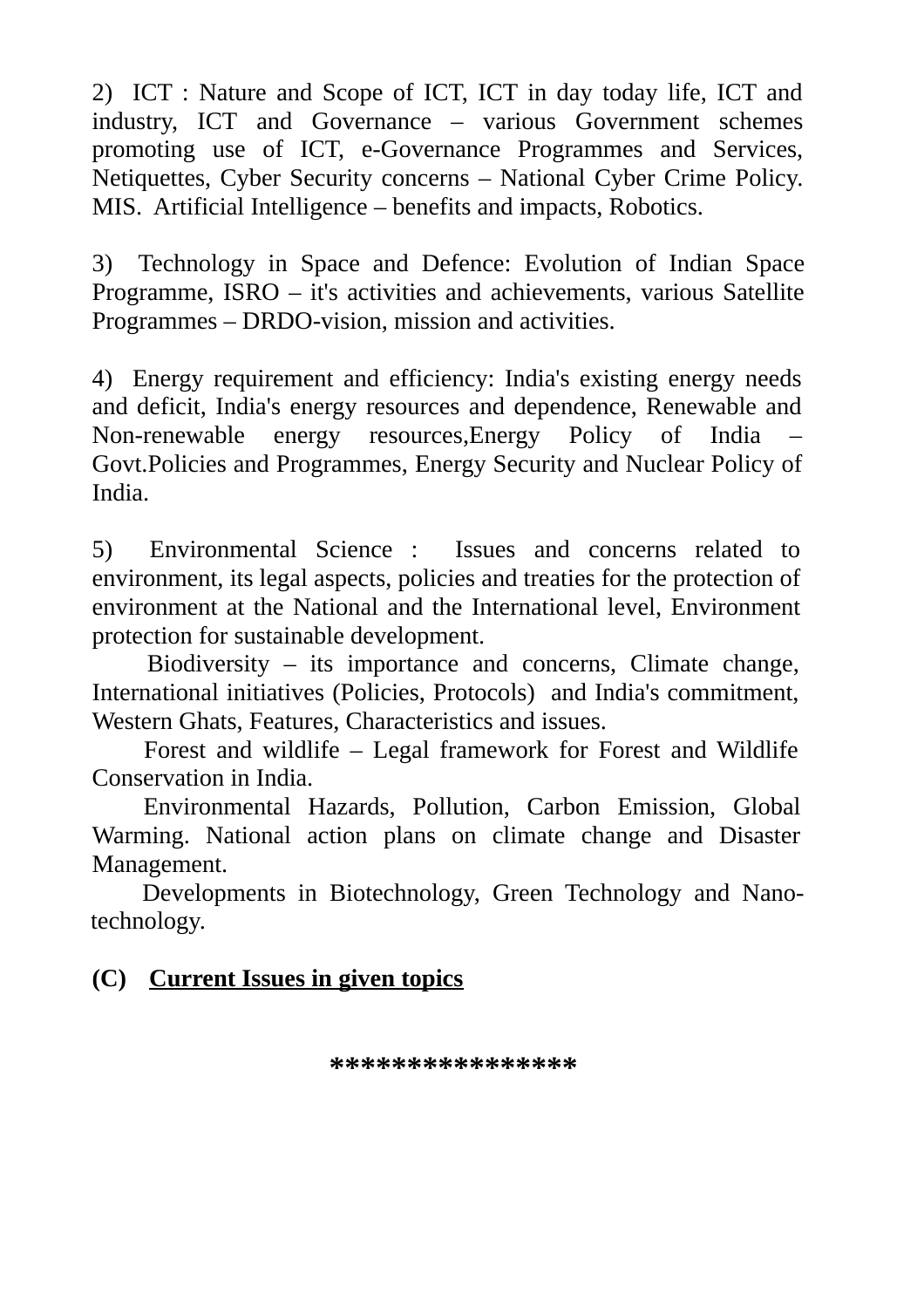### **GENERAL STUDIES**

# **PAPER -III**

 **Maximum Marks:100 Duration :2 Hours**

#### **(A) Economy and Planning**

1) Indian economy on the eve of independence. Indian economy in post reform period – new economic reforms, NITI Aayog, National Income and Per Capita Income, Sectoral Composition (Output and Employment) – Primary, Secondary and Tertiary. Development under different policy regimes (including Five Year Plans) – Goals, Constraints, Institutions and Policy framework.

2) Agriculture Sector, Land Reforms in India, Technological change in Agriculture – Major Crops and Cropping patterns in various parts of the Country, Irrigation, Pricing of agriculture inputs and outputs, Agricultural Finance Policy and Marketing, Issues in Food Security and Public Distribution System, Green Revolution, Policies for sustainable agriculture and organic farming.

3) Industrial Policy, Public Sector enterprises and their performance, Growth and pattern of industrialization, Small-scale sector, Productivity in industrial sector, SEZ and industrialization, foreign investment and competition policy, e-Commerce, Effects of liberalisation on the economy.

4) Infrastructure in Indian Economy, Meaning and importance of infrastructure – Water Supply and Sanitation- Energy and Power – Science and Technology – Rural and Urban Infrastructure, Ports, Roads, Airports, Railways, Telecommunication, Dams, Inland Waterways. Social Impact Assessment.

5) Trends and Patterns in structure of population over time – Growth rate, Gender Rural-Urban Migration, Literacy, Regional Structure and trends of Poverty and Inequality, Unemployment – trends, Structure and National Rural Employment policies. Indicators of development – Physical Quality of Life Index, Human Development Index, Human Poverty Index, Gender Development Index, National Happiness Index.